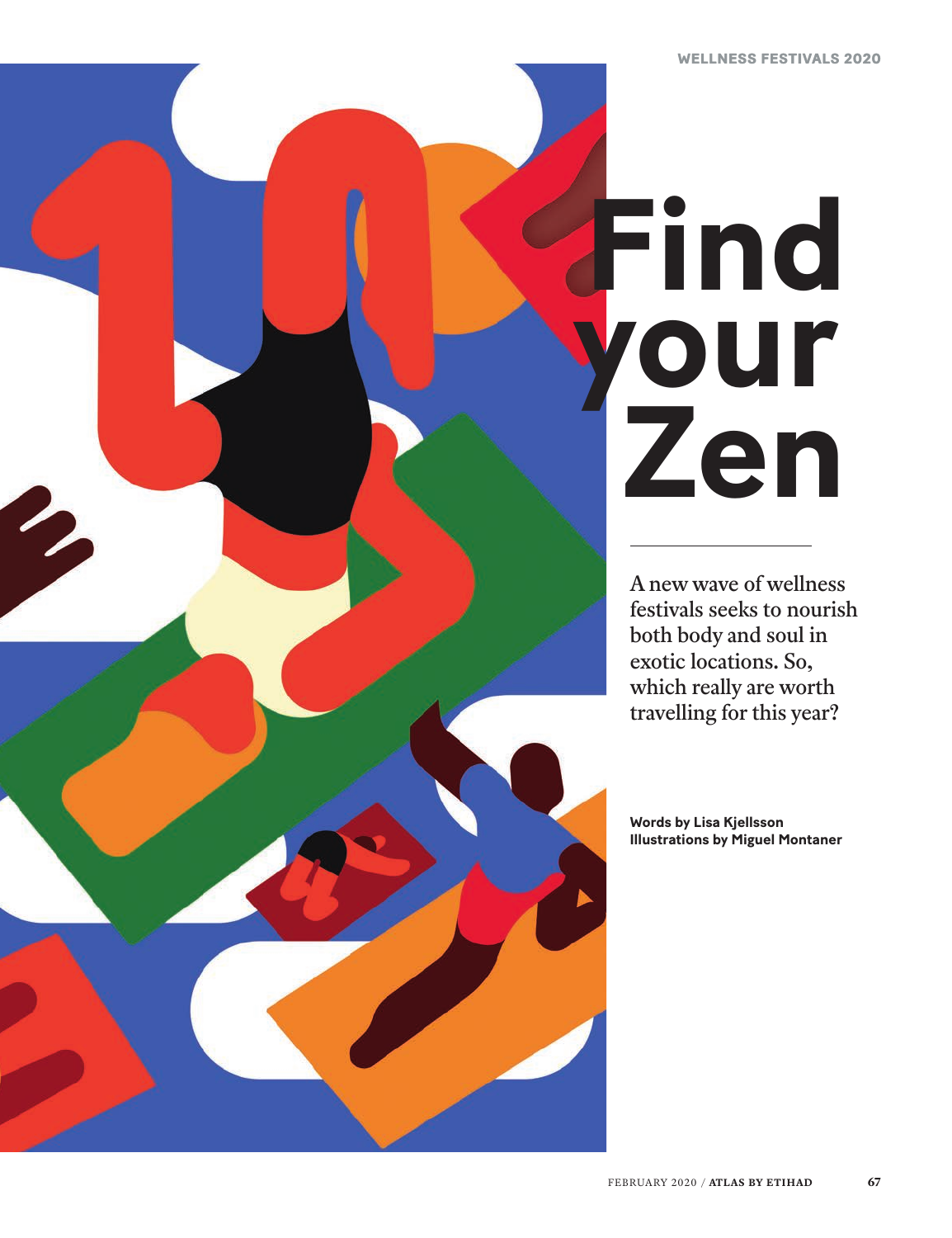### **13–16 February**

## *Pachamama Spirit Festival, Thailand*

### *Finding enlightenment in the Thai jungle*

**What** Hippy vibes abound on Koh Phangan with the return of a four-day "collective prayer to open our spirits". Meaning what, exactly? Ecstatic dance, cacao ceremonies, singing circles, yoga, meditation and tantra workshops – all designed to connect festivalgoers with Mother Earth. **Tell me more** Each day of Pachamama Spirit is themed around a different elemental force: earth, water, fire and wind. **Catch this** US-based sacred chant artist Ajeet Kaur, British sound healer Nalini Blossom and soulful travelling music collective Kulam Project are among the headliners. **Oh, and don't forget**  Wellness doesn't necessarily mean turning in early – this festival's late-night bonfires

> are legendary. –

*pachamamaspiritfestival.com*





# **28 February – 1 March** *MindBodySpirit, Brisbane, Australia*

*Oz's urban paean to New Age self-improvement* 

**What** Australia's largest (and, better yet, free) health, well-being and spirituality event roams to three major cities – first up is Brisbane.

**Tell me more** Get in the zone at the on-site Meditation Centre, before diving into the main stage's edifying events offering: sound healing, belly dance and chanting workshops. Over on the Soul Kitchen stage, food for thought comes courtesy of demos by health-conscious chefs and nutritionists. **Catch this** Other 2020 editions include Sydney (12–15 March) and Melbourne (5–8 June). **Oh, and don't forget**  Therapy of the retail variety awaits with a marketplace of ethical and natural products, everything from crueltyfree cosmetics to crystals, upcycled fashion to Fair Trade foods. Time to fill your (vegan) boots.

> – *mbsfestival.com.au*

## **29 March – 5 April** *Bali Spirit Festival, Indonesia*

*Yogi paradise on Indonesia's enduring island idyll*

**What** Hindu temples and shrines make a dreamy backdrop for world music, dance, martial arts, breathwork and personal development. **Tell me more** Every type of yoga invented is on offer – yin, vinyasa flow, kundalini, hatha, jivamukti, ashtanga and even new fusion styles like, yes, heavy-metal yoga, laughter yoga and Afro flow. **Catch this** Headliners this year include Balinese yin expert Eka Kailash, US bhakti yoga and kirtan teacher Govind Das and Aussie acrobatic yoga pro David Currie. **Oh, and don't forget** Savour those views: surrounded by serene emerald paddy fields, it's easy to see why Ubud's

known as Bali's spiritual capital. –

*balispiritfestival.com*

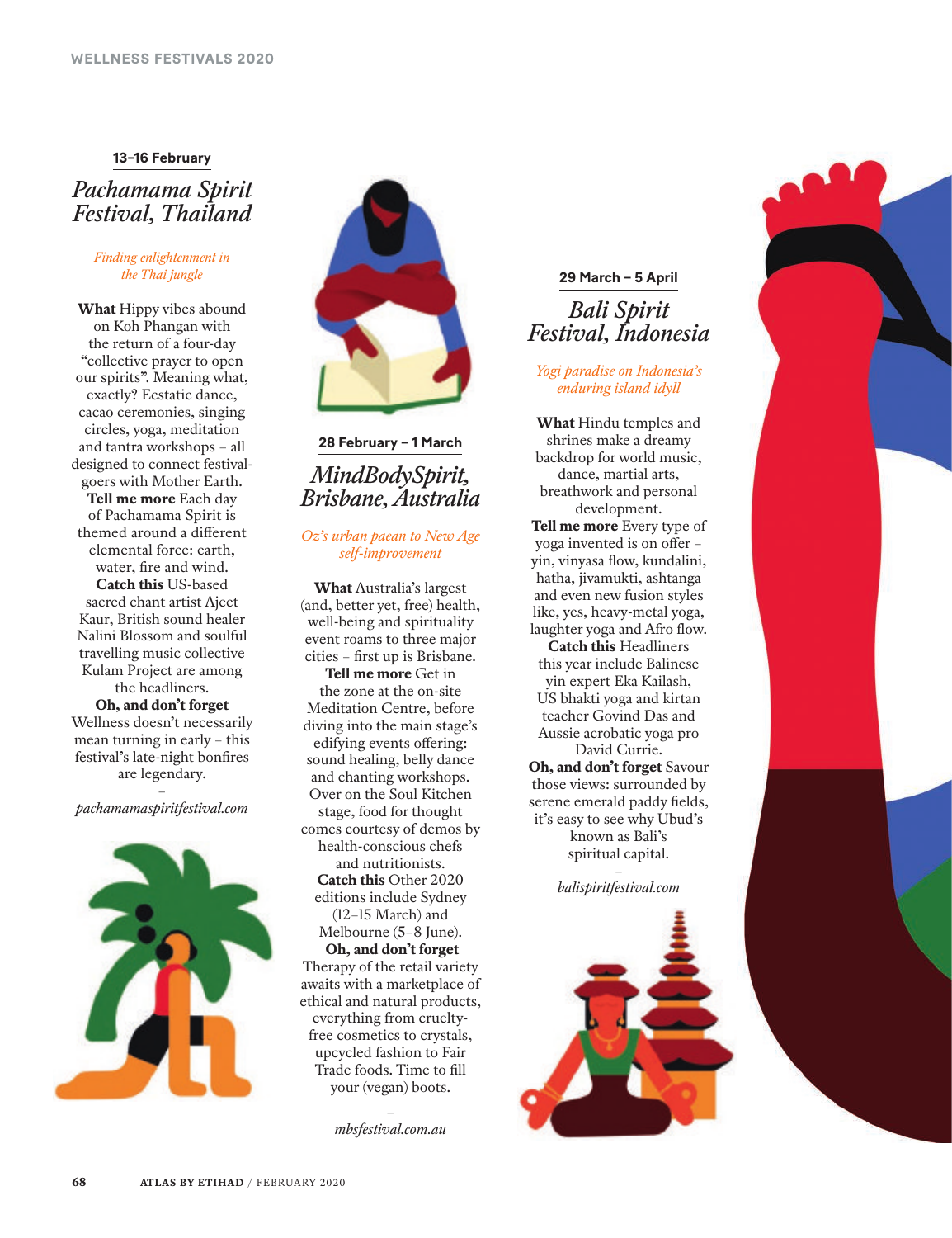# **9–10 May** *WellFest, Ireland*

## *Skip the Guinness; Dublin hosts a wellness blockbuster*

**What** The grounds of the 17th-century Royal Hospital Kilmainham make a suitably grand setting for Europe's largest outdoor wellness fest. **Tell me more** The sheer scale makes it unmissable – working out alongside thousands of others will give you a buzz that lasts for days. There are Pilates, spinning and TRX sessions for working up a sweat, and live cooking demonstrations

to share healthy recipes. **Catch this** It might be the biggest but WellFest is by no means the only event in wellness-obsessed Ireland:

see also Soul Space at Claregalway Castle, Galway (usually September, *soulspace. ie)* and the seriously curative summer Earth Song camps

in beautiful Glendree, County Clare (*earthsong.ie*). **Oh, and don't forget** Check out the WellMind area where the best speakers in psychology and mindfulness share their wisdom.

> – *wellfest.ie/festival*



# **5–7 June**  *Om & Bass, Spain*

*Small-scale highs with a medieval backdrop*

**What** Not one for crowds? Try this boutique gathering, limited to just 100 participants, in Spain's Extremadura region. **Tell me more** In addition to dance, chanting, tai chi, yoga, qi gong, meditation and sound bath sessions, you can try your hand at basketball and badminton, or simply chill by the pool.

**Catch this** Reggae DJs provide the campfire soundtrack after nightfall, but this low-key event's not about the big names – it's organised by yoga teachers from both the UK and host village Hervás.

**Oh, and don't forget** Take a hike: the pretty pine grove-covered landscape is well worth exploring on a trek to the local mountain springs and waterfalls, as is the delightful medieval village of Hervás.

– *omandbass.co.uk/ omandbassfestivalspain2020*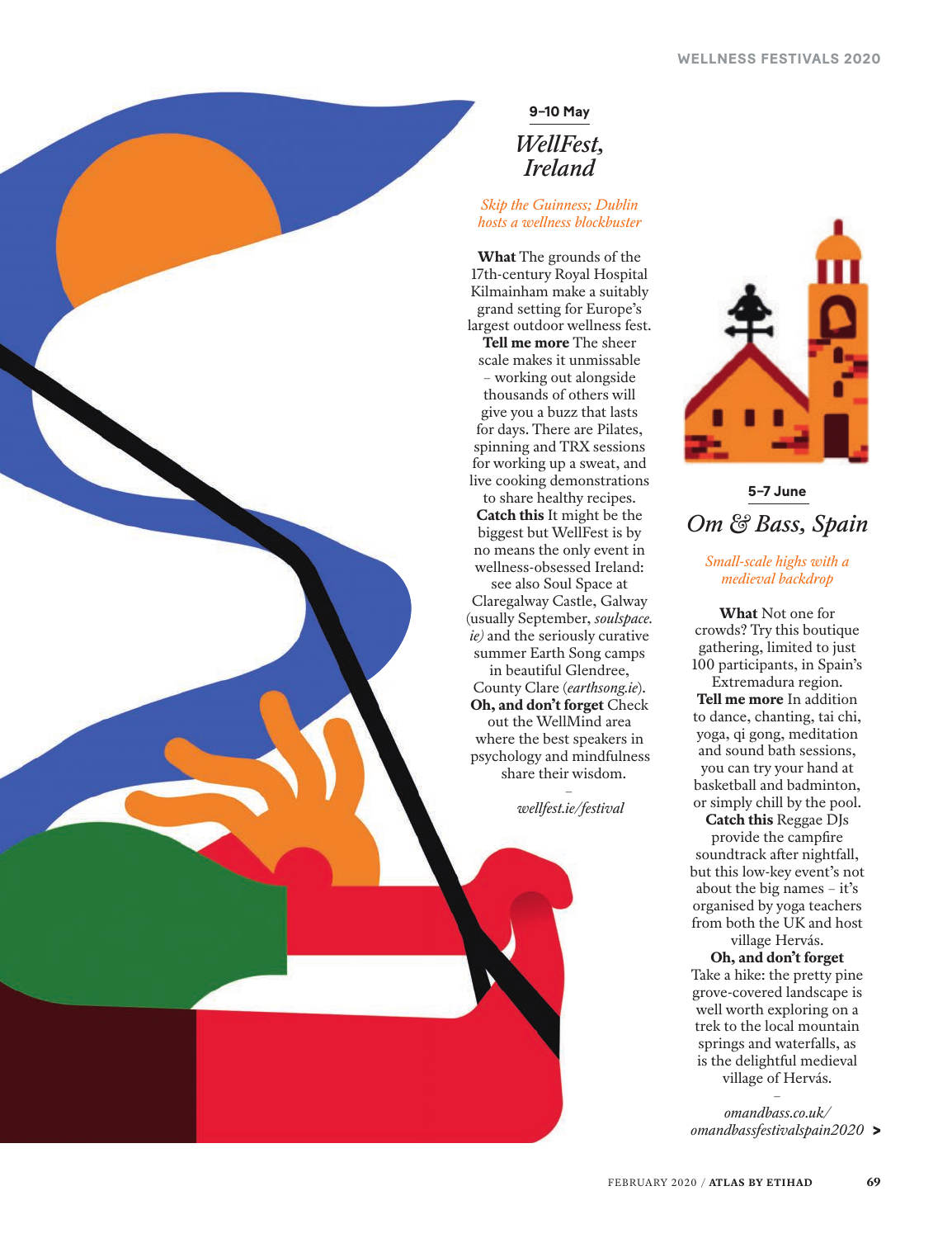

## **16–19 July**

# *Wanderlust, California, USA*

## *The Goliath of global wellness festivals returns to its roots*

**What** Globe-hopping Wanderlust has brought the biggest names in yoga and mindfulness (plus top DJs, artists and chefs) to Chicago, London and Seoul – but Squaw Valley, CA, is its original location. **Tell me more** Spread across six peaks in the Sierra Nevada mountains, Wanderlust's next iteration promises meditation, speakeasy-style talks and concerts under the stars, plus stand-up paddle board yoga on Lake Tahoe. **Catch this** We love the nature yoga sessions up Shirley Canyon, and, of course, the reliably fun, hangover-free pool parties. **Oh, and don't forget** The signature silent disco – who doesn't want a moonlit dance on a mountainside? –

*wanderlust.com*



**21–23 August** *Soul Circus, UK Say "om" in the Cotswold* 

*countryside* 

**What** If you're equal parts wellness warrior and party animal, pack your tent for west England's postcardpretty village Elmore, where Soul Circus follows stretching in yoga teepees by day with dancing al fresco to EDM sets by night. **Tell me more** Hot, dance, rocket, chakra flow, aerial – you name the yoga practice, they've got it here. Plus burlesque, sound healing and talks on self-love; not your typical weekend in quaint old Gloucestershire. **Catch this** Major names include bass-heavy floormovers Dutty Moonshine Big Band plus ska-reggae band Chainska and Brassika; add yoga stars Ana Forrest and Stewart Gilchrist for a motley – yet brilliant – crew. **Oh, and don't forget** Check out the spa's pampering therapies to compliment your yoga practice. –

*soulcircus.yoga*